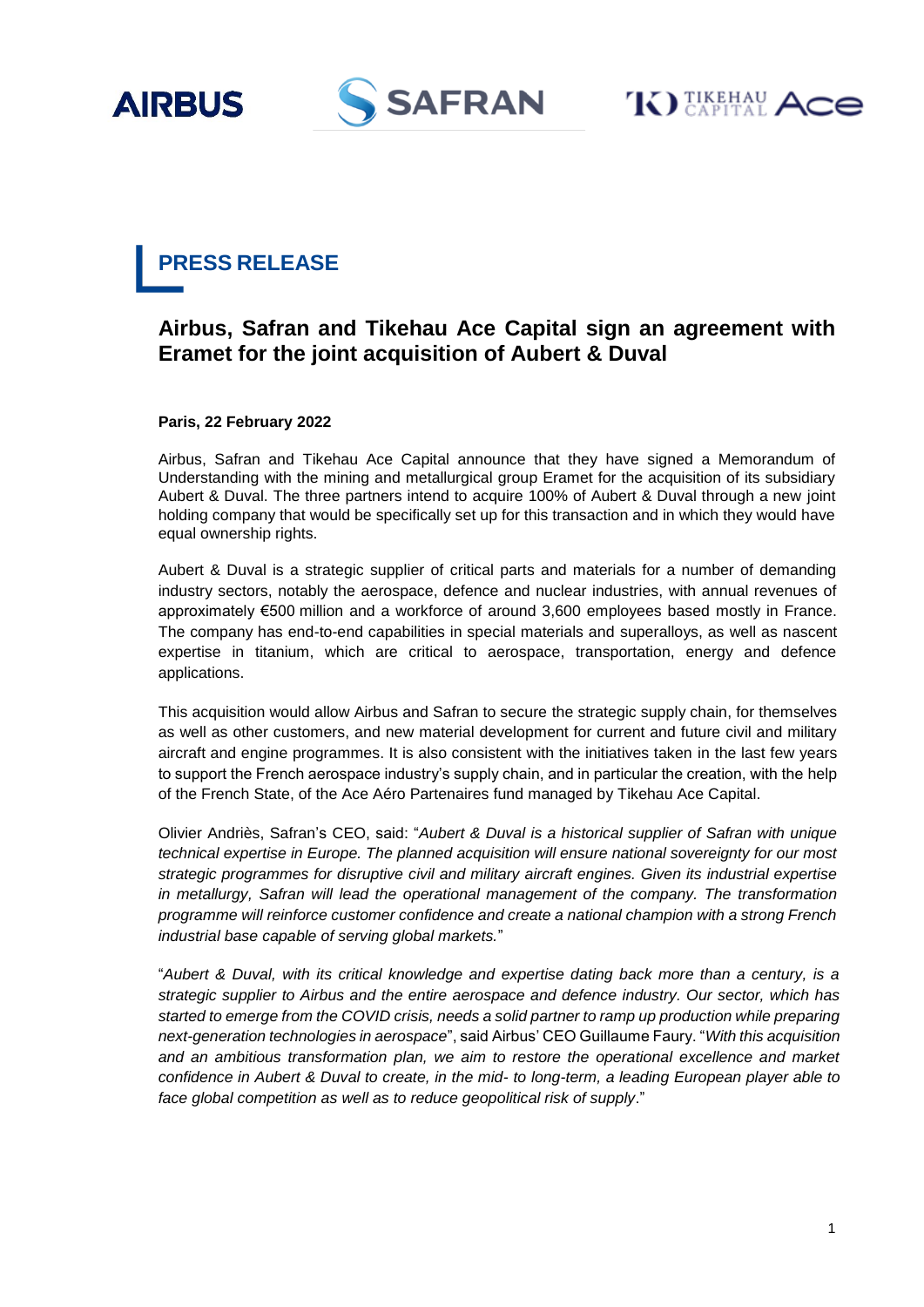





"*This joint acquisition sends a strong and very encouraging message about the acceleration of the restructuring, the transformation and the consolidation of the supply chain in the aerospace industry*", added Marwan Lahoud, Executive Chairman of Tikehau Ace Capital. "*Together with Airbus and*  Safran, by bringing the capital and top industrial expertise needed to leverage the strategic *excellence of Aubert & Duval, we are proud to contribute to support the recovery of the sector at the most critical time, when aeronautical companies have to invest again to accompany the revival of activity and project themselves into the future*."

The proposed transaction is subject to consultation with relevant employee representative bodies and all necessary regulatory approvals. The closing is expected in the fourth quarter of 2022.

In the context of this operation, a "specific share" was set up by the French State within Eramet with the scope of certain strategic assets held by Aubert & Duval. This specific share will be replaced by a similar one within Aubert & Duval, upon completion of the transaction.

*Airbus pioneers sustainable aerospace for a safe and united world. The Company constantly innovates to provide efficient and technologically-advanced solutions in aerospace, defence, and connected services. In commercial aircraft, Airbus offers modern and fuel-efficient airliners and associated services. Airbus is also a European leader in defence and security and one of the world's leading space businesses. In helicopters, Airbus provides the most efficient civil and military rotorcraft solutions and services worldwide.*

#### **Press Contacts**

Guillaume Steuer: [guillaume.steuer@airbus.com](mailto:guillaume.steuer@airbus.com) / T +33 6 73 82 11 68 Matthieu Duvelleroy: [matthieu.duvelleroy@airbus.com](mailto:matthieu.duvelleroy@airbus.com) / T +33 6 29 43 15 64

*Safran is an international high-technology group, operating in the aviation (propulsion, equipment and interiors), defense and space markets. Its core purpose is to contribute to a safer, more sustainable world,*  where air transport is more environmentally friendly, comfortable and accessible. Safran has a global presence, *with 76,000 employees and sales of 16.5 billion euros in 2020, and holds, alone or in partnership, world or regional leadership positions in its core markets. Safran undertakes research and development programs to maintain the environmental priorities of its R&T and Innovation roadmap.*

*Safran is listed on the Euronext Paris stock exchange and is part of the CAC 40 and Euro Stoxx 50 indices.* [@SAFRAN](https://twitter.com/SAFRAN)  $\overline{in}$ , [Safran](https://www.linkedin.com/company/safran/mycompany/) [GroupeSafran](https://www.facebook.com/GroupeSafran)  $\overline{O}$  [Safran\\_](https://www.instagram.com/safran_group/)group

#### **Press Contact**

Catherine Malek : [catherine.malek@safrangroup.com](mailto:catherine.malek@safrangroup.com) / +33 (0)1 40 60 80 28 Isabelle Javary : [isabelle.javary@safrangroup.com](mailto:isabelle.javary@safrangroup.com) / +33 1 40 60 82 20

#### **Investor Relations**

Cécilia Matissart: [cecilia.matissart@safrangroup.com](mailto:cecilia.matissart@safrangroup.com) / +33 1 40 60 82 46